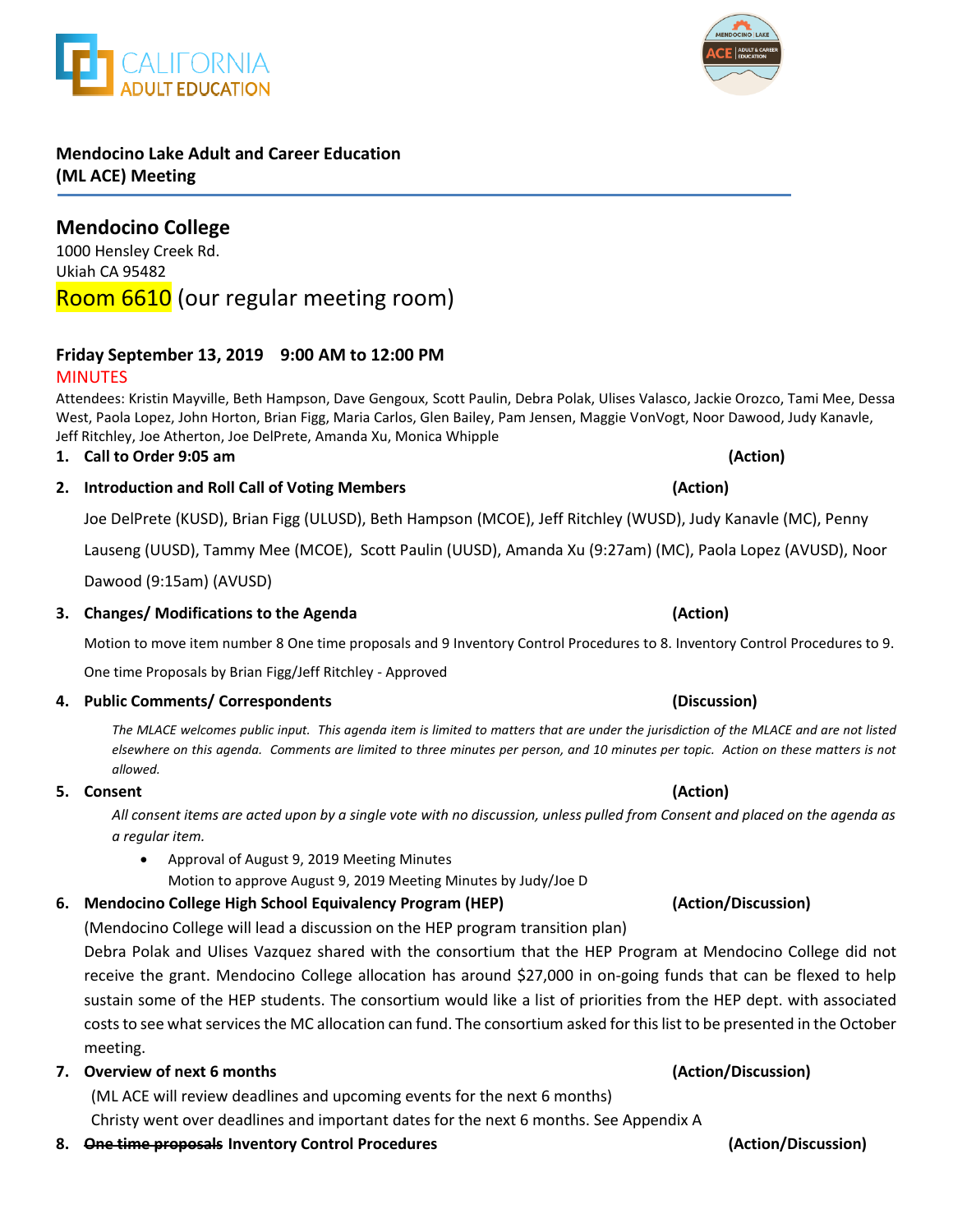

(ML ACE will discuss and approve procedures for inventory control)

MLACE does not have an inventory control process or procedures. Christy will bring the inventory control procedure to the October meeting for the consortium to review and approve.

MLACE TAGS-Joe Atherton will assist Monica with getting tags made that say ML ACE on them and will be used to tag all items purchased with ML ACE funds.

## **9. Inventory Control Procedures One time proposals (Action/Discussion)**

(ML ACE will review one-time proposals for consideration using carryover funds from 2018-19, which is \$15,682.50. Total approved funds = 16,031.16)

## **a. AVUSD – Adult Basic Education: Spanish Literacy Program \$473**

Motion to approve Spanish Literacy Program proposal made by Brian Figg/Joe DelPrete - Approved Discussion: Dave asked if more students were to be interested would this cover them. Noor shared that this is just for the students approved here, if more students were interested she would need to ask for more funds or cover internally.

### **b. AVUSD – Equipment \$1,028.42**

Motion to approve new Equipment proposal made by Brian Figg/Joe DelPrete – Approved

- **c. WUSD – ASAP Conference October 2019 \$4,763.84** Motion to approve ASAP Conference proposal made by Noor Dawood/Joe DelPrete - Approved
- **d. UUSD – ASAP Conference \$3107.56 \$3,103.42** Motion to approve ASAP Conference proposal made by Joe DelPrete/ Brian Figg - Approved
- **e. MC/HEP – CAEP Conference \$1,188.02** Motion to approve CAEP Conference proposal made by Noor Dawood/ Jeff Ritchley - Approved

## **f. MC/HEP – HiSET Vouchers \$,1596**

Motion to approve HISET Vouchers proposal made by Jeff Ritchley / Brian Figg – Approved Discussion: Tami asked if these vouchers expired. Jackie shared that they do not.

### **g. MC/HEP – HSE Books \$623.70**

Motion to approve HSE Books proposal made by Joe DelPrete/Tami Mee - Approved

## **h. MC – Marketing Video \$2,637.33**

Discussion: Members asked whether or not this video will promote all classes at the centers or just noncredit ones. Amanda clarified that it would promote all offerings. Therefore, this proposal was withdrawn, Amanda will bring a new proposal to the October meeting which will include other funding sources.

### **i. ULUSD - WiFi Request \$787.50**

Discussion: Members asked about how the equipment will be used and tracked for loaning out to students. Brian withdrew the proposal and will bring this proposal to the October meeting with more information on how this equipment is used.

## **j. ULUSD – Technology \$,3254.76**

Motion to approve technology proposal made by Joe DelPrete/Jeff Ritchley - Approved

### **10. Member Updates (Discussion)**

(ML ACE members will share out program updates)

AVUSD – New MC ESL class that is successful. New Mendocino College class that offers open computer lab class along with the basic computer class. Enjoyed working with KWINE on the radio ad but could not determine if it resulted in new enrollment.

Ft. Bragg – New outreach person will be interviewed next week.

KVUSD – 12 students with one graduate.